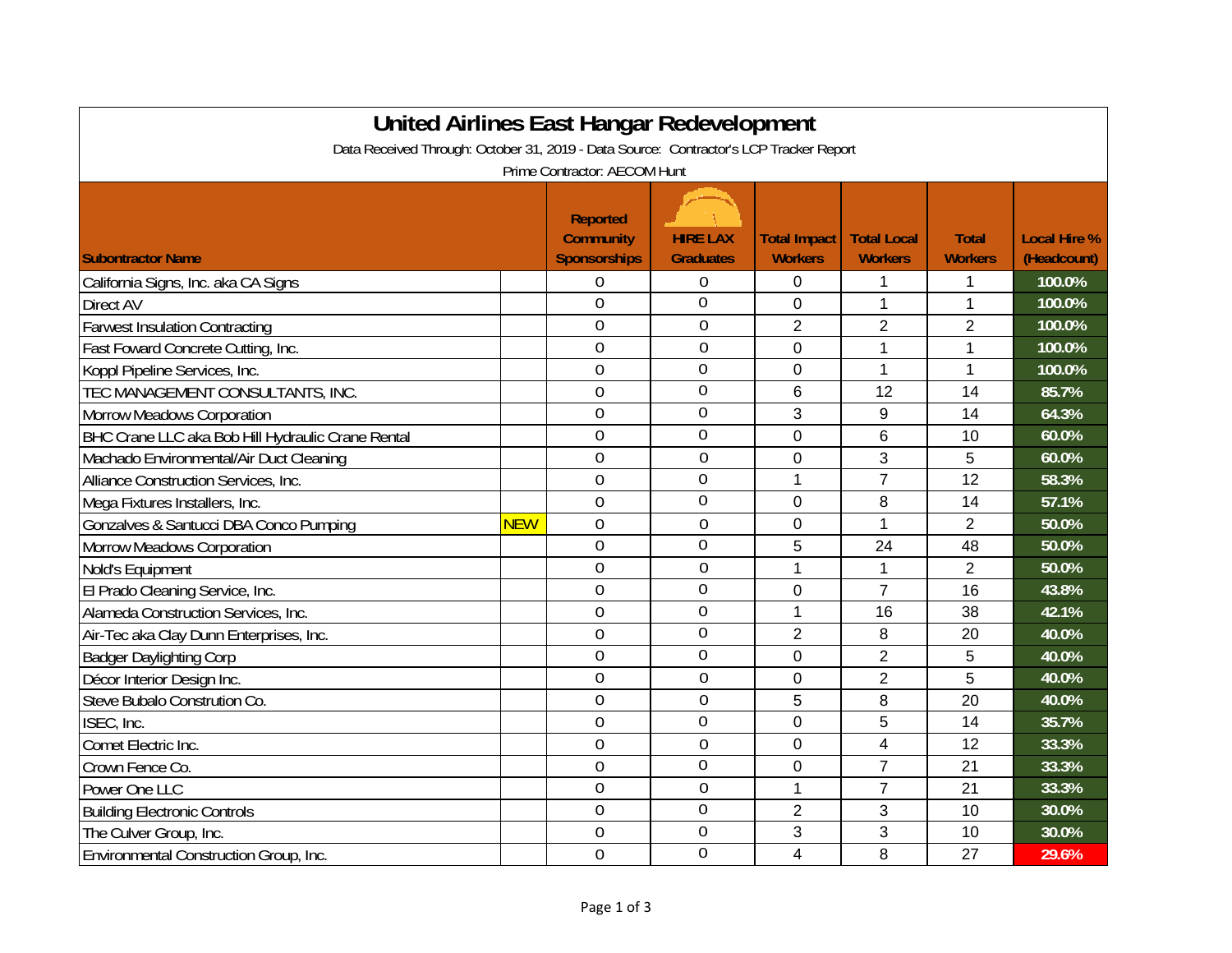| <b>United Airlines East Hangar Redevelopment</b>                                       |  |                     |                  |                     |                    |                |                     |  |
|----------------------------------------------------------------------------------------|--|---------------------|------------------|---------------------|--------------------|----------------|---------------------|--|
| Data Received Through: October 31, 2019 - Data Source: Contractor's LCP Tracker Report |  |                     |                  |                     |                    |                |                     |  |
| Prime Contractor: AECOM Hunt                                                           |  |                     |                  |                     |                    |                |                     |  |
|                                                                                        |  |                     |                  |                     |                    |                |                     |  |
|                                                                                        |  | <b>Reported</b>     |                  |                     |                    |                |                     |  |
|                                                                                        |  | <b>Community</b>    | <b>HIRE LAX</b>  | <b>Total Impact</b> | <b>Total Local</b> | <b>Total</b>   | <b>Local Hire %</b> |  |
| <b>Subontractor Name</b>                                                               |  | <b>Sponsorships</b> | <b>Graduates</b> | <b>Workers</b>      | <b>Workers</b>     | <b>Workers</b> | (Headcount)         |  |
| GGG Demolition, Inc. aka Miller Environmental                                          |  | $\overline{0}$      | $\boldsymbol{0}$ | 0                   | 5                  | 17             | 29.4%               |  |
| CSI Electrical Contractors, Inc.                                                       |  | $\theta$            | $\overline{0}$   | $\overline{2}$      | $\overline{7}$     | 25             | 28.0%               |  |
| C.A. Buchen Corp                                                                       |  | $\overline{0}$      | $\overline{0}$   | $\mathbf 0$         | $\overline{4}$     | 15             | 26.7%               |  |
| Lawrence W. Rosine Co.                                                                 |  | $\overline{0}$      | $\overline{0}$   | 0                   | $\overline{2}$     | 8              | 25.0%               |  |
| 3531 Trucking Inc.                                                                     |  | $\overline{0}$      | $\overline{0}$   | 0                   | $\overline{2}$     | 9              | 22.2%               |  |
| <b>ACCO Engineered Systems</b>                                                         |  | $\theta$            | $\overline{0}$   | $\overline{0}$      | 6                  | 27             | 22.2%               |  |
| Hector Marroquin dba Hectors Roofing                                                   |  | $\overline{0}$      | $\overline{0}$   | 0                   | $\overline{2}$     | 10             | 20.0%               |  |
| Penhall Company                                                                        |  | $\overline{0}$      | $\overline{0}$   | $\mathbf{1}$        | $\mathbf 1$        | 5              | 20.0%               |  |
| ABC Resources, Inc.                                                                    |  | $\theta$            | $\overline{0}$   | 0                   | $\overline{2}$     | 11             | 18.2%               |  |
| <b>Star Hardware</b>                                                                   |  | $\overline{0}$      | $\overline{0}$   | $\overline{0}$      | $\mathbf{1}$       | $6\phantom{1}$ | 16.7%               |  |
| Diversified Production Services, Inc.                                                  |  | $\overline{0}$      | $\overline{0}$   | 1                   | $\overline{7}$     | 45             | 15.6%               |  |
| Griffith Company                                                                       |  | $\overline{0}$      | $\overline{0}$   | $\overline{2}$      | 6                  | 39             | 15.4%               |  |
| <b>MSL Electric</b>                                                                    |  | $\theta$            | $\theta$         | $\mathbf{1}$        | 1                  | $\overline{7}$ | 14.3%               |  |
| Matrix Environmental, Inc.                                                             |  | $\overline{0}$      | $\overline{0}$   | 0                   | $\overline{2}$     | 15             | 13.3%               |  |
| J Colavin & Son, Inc.                                                                  |  | $\theta$            | $\overline{0}$   | $\overline{0}$      | $\mathbf{1}$       | 8              | 12.5%               |  |
| Service West, Inc.                                                                     |  | $\overline{0}$      | $\overline{0}$   | 0                   | 5                  | 52             | 9.6%                |  |
| Condon-Johnson & Associates Inc.                                                       |  | $\overline{0}$      | $\overline{0}$   | 0                   | $\mathbf 1$        | 13             | 7.7%                |  |
| Air Balance Co., Inc.                                                                  |  | $\theta$            | $\overline{0}$   | 0                   | $\mathbf 0$        | 1              | 0.0%                |  |
| Better Way Plumbing & Repairs, Inc. dba Better Way Mechanical Plumbing                 |  | $\overline{0}$      | $\overline{0}$   | 0                   | $\mathbf 0$        | 3              | 0.0%                |  |
| C Below Inc                                                                            |  | $\overline{0}$      | $\overline{0}$   | 0                   | $\mathbf 0$        | 6              | 0.0%                |  |
| Cal Empire Engineering Inc                                                             |  | $\theta$            | $\overline{0}$   | 0                   | $\mathbf 0$        | 3              | 0.0%                |  |
| <b>Concrete Coring</b>                                                                 |  | $\theta$            | $\theta$         | 0                   | 0                  | $\overline{2}$ | 0.0%                |  |
| <b>Connor Concrete Cutting and Coring</b>                                              |  | $\overline{0}$      | $\overline{0}$   | 0                   | 0                  | 5              | 0.0%                |  |
| <b>Dinamic Modular Construction</b>                                                    |  | $\overline{0}$      | $\overline{0}$   | $\overline{0}$      | $\mathbf 0$        | $\overline{2}$ | 0.0%                |  |
| Dunkel Bros Macninery Moving Inc                                                       |  | $\overline{0}$      | $\mathbf 0$      | 0                   | $\mathbf 0$        | 3              | 0.0%                |  |
| <b>G&amp;G Door Products</b>                                                           |  | $\overline{0}$      | $\overline{0}$   | 0                   | $\mathbf 0$        | $\overline{2}$ | 0.0%                |  |
| <b>Ground Penetrating Radar Systems, LLC</b>                                           |  | $\overline{0}$      | $\overline{0}$   | 0                   | $\mathbf 0$        | 1              | 0.0%                |  |
| Guida Surveying, Inc.                                                                  |  | $\overline{0}$      | $\overline{0}$   | $\overline{0}$      | $\mathbf 0$        | 10             | 0.0%                |  |